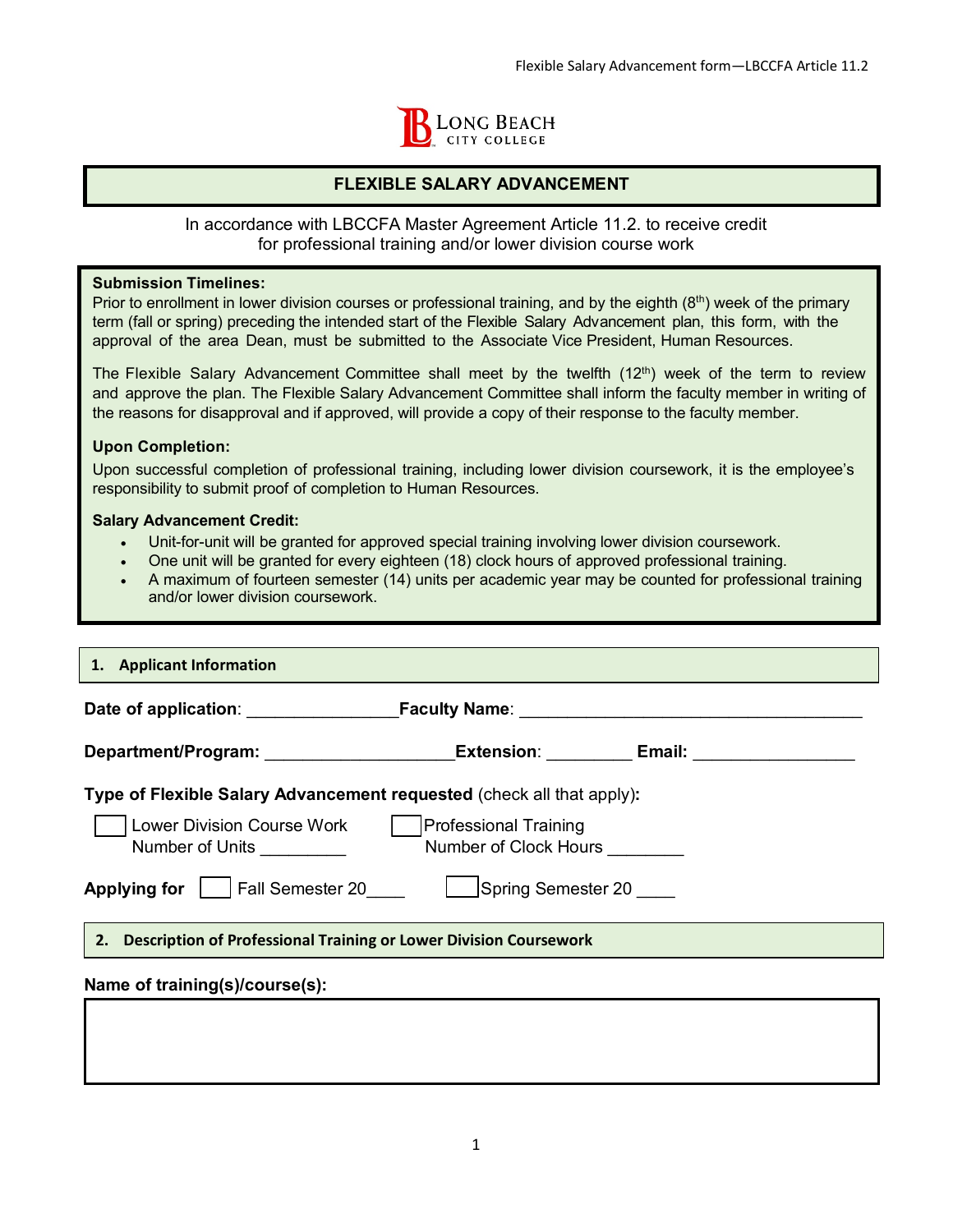*2. Description of Professional Training or Lower Division Coursework , continued*

# **Name(s) of Institution(s)/Training Entity(s)**:

**Contact information/link(s):**

**Expected timeline for plan completion:**

Training/course start date: <br> expected completion date: <br> expected completion date:

# **Please provide an explanation for each of the following (attach additional sheet if needed):**

**Description of training(s)/course(s):** 

# **Describe expected outcomes in terms of your professional development and how this coursework/training relates to your program:**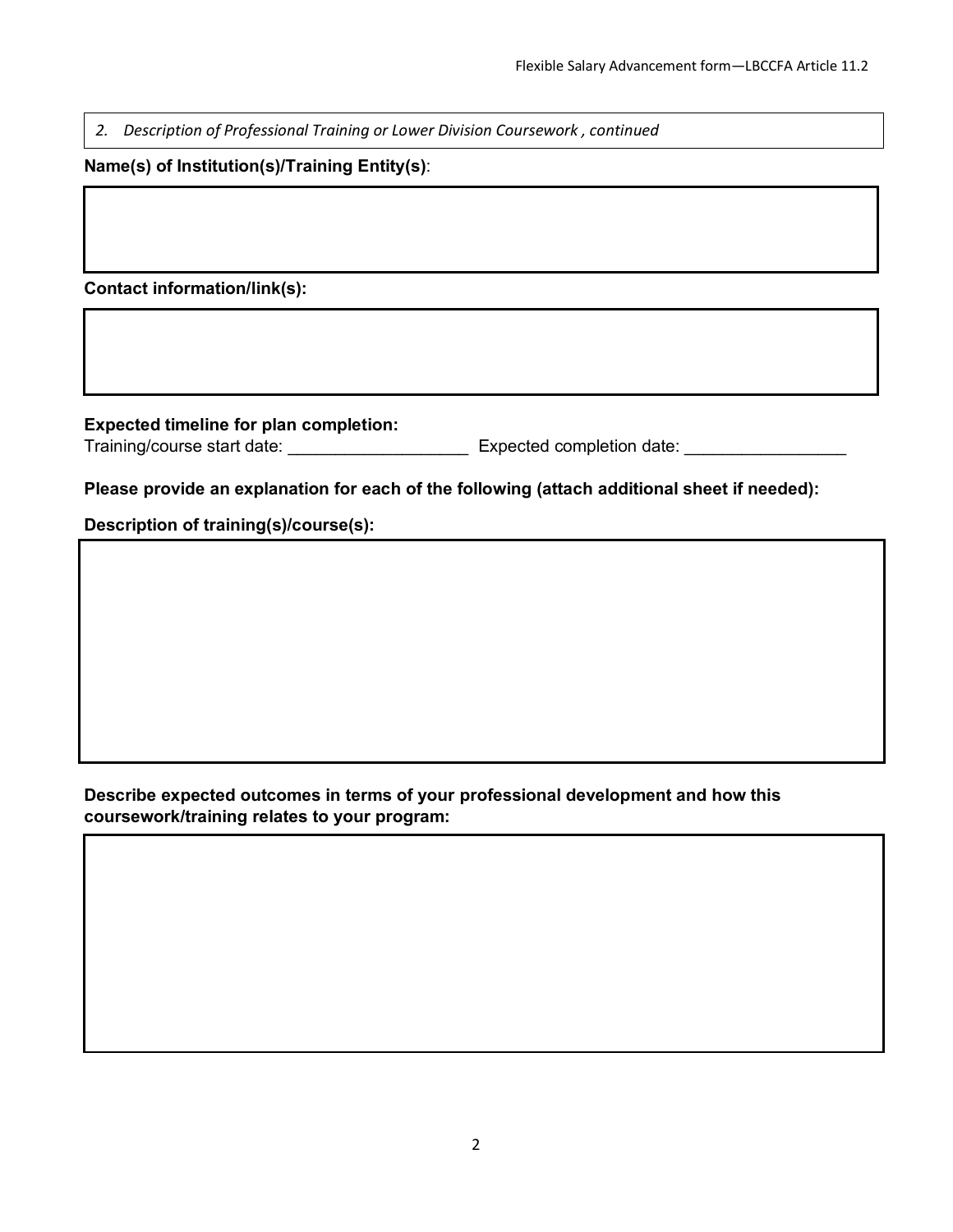٦

*2. Description of Professional Training or Lower Division Coursework , continued*

Г

**Describe how the training/coursework will be evaluated and by whom, and how the number of instructional hours will be documented and verified:** 

| 3. Area Dean Approval                                       |                                                 |  |  |  |
|-------------------------------------------------------------|-------------------------------------------------|--|--|--|
| <b>Approved</b>                                             | <b>Approved with Revisions</b><br><b>Denied</b> |  |  |  |
| Dean's comments (required if revision requested or denied): |                                                 |  |  |  |
|                                                             |                                                 |  |  |  |
|                                                             |                                                 |  |  |  |
|                                                             |                                                 |  |  |  |
|                                                             |                                                 |  |  |  |
|                                                             |                                                 |  |  |  |

**Area Dean Signature** \_\_\_\_\_\_\_\_\_\_\_\_\_\_\_\_\_\_\_\_\_\_\_\_\_\_\_\_\_\_

*continued*